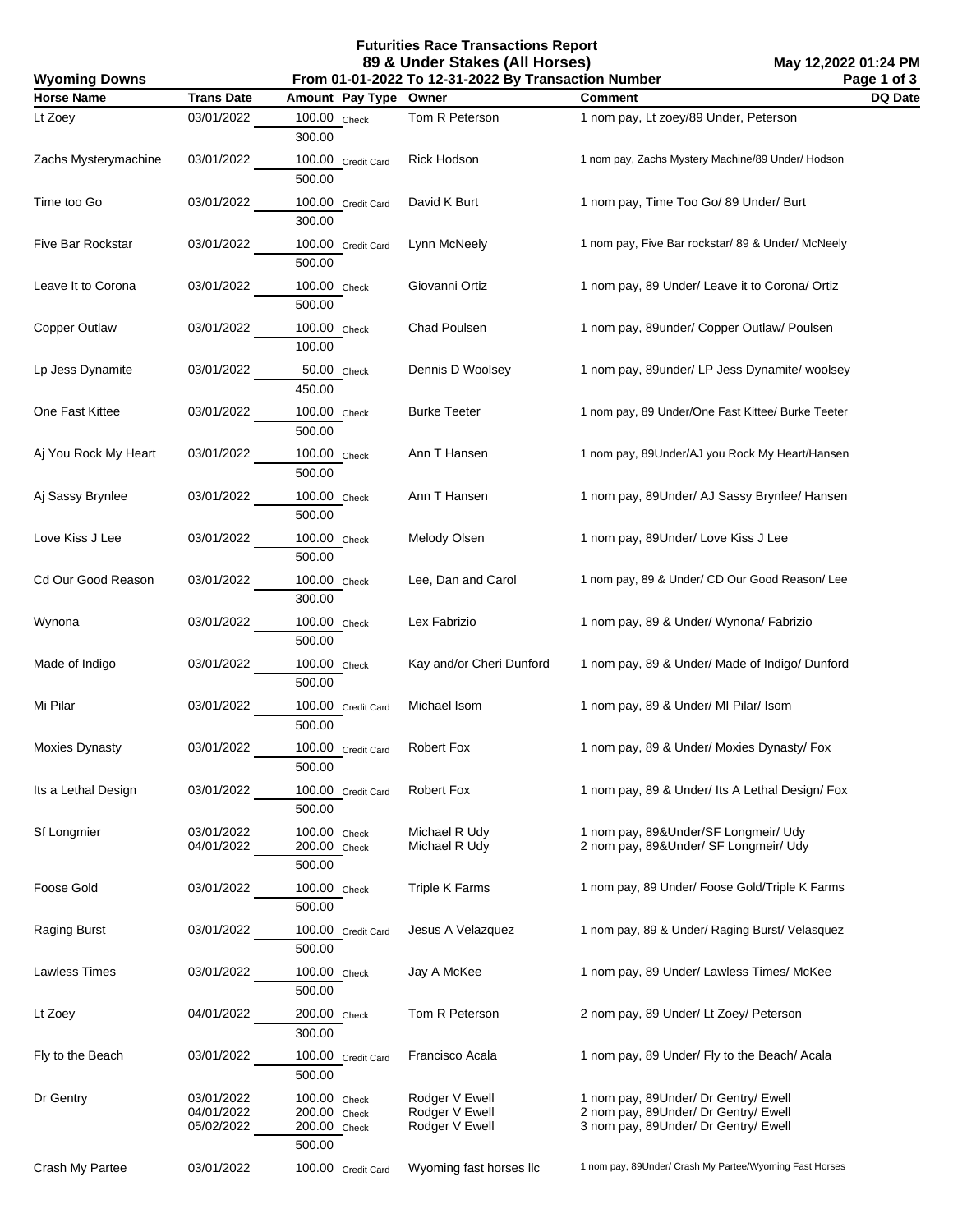**Futurities Race Transactions Report 89 & Under Stakes (All Horses)**

**May 12,2022 01:24 PM Page 2 of 3**

| <b>Wyoming Downs</b> |                                        | From 01-01-2022 To 12-31-2022 By Transaction Number                      | Page 2 of 3                                              |                                                                                                                                                          |         |
|----------------------|----------------------------------------|--------------------------------------------------------------------------|----------------------------------------------------------|----------------------------------------------------------------------------------------------------------------------------------------------------------|---------|
| <b>Horse Name</b>    | <b>Trans Date</b>                      | Amount Pay Type                                                          | Owner                                                    | <b>Comment</b>                                                                                                                                           | DQ Date |
|                      | 04/01/2022                             | 200.00 Credit Card<br>300.00                                             | Wyoming fast horses IIc                                  | 2 nom pay, 89 under/ Crash My Partee/ Alison                                                                                                             |         |
| Ima Hippie Chickie   | 03/01/2022<br>04/01/2022               | 100.00 Credit Card<br>200.00 Credit Card<br>300.00                       | Wyoming fast horses IIc<br>Wyoming fast horses IIc       | 1 nom pay, 89 Under/ Ima Hippie Chickie/ Wyoming Fast Horses<br>2 nom pay, 89 Under/ Ima Hippie Chickie/ Wyoming Fast Horses                             |         |
| Wynona               | 04/01/2022                             | 200.00 Credit Card<br>500.00                                             | Lex Fabrizio                                             | 2 nom pay, 89 Under/ Wynona/ Fabrizio                                                                                                                    |         |
| Aj Sassy Brynlee     | 04/01/2022                             | 200.00 Check<br>500.00                                                   | Ann T Hansen                                             | 2 nom pay, 89Under/ AJ Sassy Brynlee/ Hansen                                                                                                             |         |
| Aj You Rock My Heart | 04/01/2022                             | 200.00 Check<br>500.00                                                   | Ann T Hansen                                             | 2 nom pay, 89Under/ AJ You Rock My Heart/ Hansen                                                                                                         |         |
| Love Kiss J Lee      | 04/01/2022                             | 200.00 Check<br>500.00                                                   | Melody Olsen                                             | 2 nom pay, 89Under/ Love Kiss J Lee/ Vantassell                                                                                                          |         |
| Made of Indigo       | 04/01/2022                             | 200.00 Check<br>500.00                                                   | Kay and/or Cheri Dunford                                 | 2 nom pay/ 89 Under/ Made of Indigo/ Dunford                                                                                                             |         |
| Lp Jess Dynamite     | 04/01/2022                             | 200.00 Check<br>450.00                                                   | Dennis D Woolsey                                         | 2 nom pay, 89Under/ LP Jess Dynamite/ Woolsey                                                                                                            |         |
| Jr Crystal Cartel    | 03/01/2022<br>04/01/2022               | 100.00 Credit Card<br>200.00 Credit Card<br>300.00                       | Bingham & JR Stables<br>Bingham & JR Stables             | 1 nom pay, 89Under/ Jr Crystal Cartel/ Bingham & JR stables<br>2 nom ppay, 89under/ Jr Crystal Cartel/ Bingham & JR Stables                              |         |
| Leave It to Corona   | 04/01/2022                             | 200.00 Check<br>500.00                                                   | Giovanni Ortiz                                           | 2 nom pay, 89 Under/ Leave it to Corona/Ortiz                                                                                                            |         |
| Love Kiss J Lee      | 05/02/2022                             | 200.00 Check<br>500.00                                                   | Melody Olsen                                             | 3 nom pay, 89Under/ Love Kiss J Lee/ Vantassell                                                                                                          |         |
| Sb Tophand           | 03/01/2022<br>04/01/2022<br>05/02/2022 | 100.00 Check<br>200.00 Check<br>$200.00$ Check<br>500.00                 | Wayne Lyle<br>Wayne Lyle<br>Wayne Lyle                   | 1 nom pay, 89 Under/ SB Tophand/ Lyle<br>2 nom pay, 89Under/ SB Tophand/ Lyle<br>3 nom pay, 89Under/ SB Tophand/ Lyle                                    |         |
| Coronado Crown       | 03/01/2022<br>04/01/2022<br>05/02/2022 | 100.00 Check<br>200.00 Check<br>200.00 Check<br>500.00                   | Pam Cornia<br>Pam Cornia<br>Pam Cornia                   | 1 nom pay, 89UNder/ Coronado Crown/ Corina<br>2 nom pay, 89Under/ Coronado Crown/ Cornia<br>3 nom pay, 89Under/ Coronado Crown/ Cornia                   |         |
| Time too Go          | 04/01/2022                             | 200.00 Check<br>300.00                                                   | David K Burt                                             | 2 nom pay, 89Under/Time Too Go/Burt                                                                                                                      |         |
| Cd Our Good Reason   | 04/01/2022                             | 200.00 Check<br>300.00                                                   | Lee, Dan and Carol                                       | 2 nom pay, 89 Under/ Cd OUr Good reason/ Lee                                                                                                             |         |
| Foose Gold           | 04/01/2022                             | 200.00 Check<br>500.00                                                   | <b>Triple K Farms</b>                                    | 2 nom pay, 89 Under/ Foose Gold/ Triple K Farms                                                                                                          |         |
| Zachs Mysterymachine | 04/01/2022                             | 200.00 Credit Card<br>500.00                                             | Rick Hodson                                              | 2 nom pay, 89 Under/ zachs mystery machine/ Hodson                                                                                                       |         |
| She Bleeds Speed     | 03/01/2022<br>04/01/2022               | 100.00 Credit Card<br>200.00 Credit Card<br>500.00                       | Ron Cameron<br>Ron Cameron                               | 1 nom pay, 89Under/ She Bleeds Speed/ Cameron<br>2 nom pay, 89 Under/ She Bleeds Speed/ Cameron                                                          |         |
| The Witch Hunt       | 03/01/2022<br>04/01/2022<br>05/02/2022 | 100.00 Credit Card<br>200.00 Credit Card<br>200.00 Credit Card<br>500.00 | Jere Brinkerhoff<br>Jere Brinkerhoff<br>Jere Brinkerhoff | 1 nom pay, 89 Under/ The Witch hunt/ Brinkerhoff<br>2 nom pay, 89 Under/ THe Witch Hunt/ Brinkerhoff<br>3 nom pay/ 89 Under/ the witch Hunt/ Brinkerhoff |         |
| She Bleeds Speed     | 05/02/2022                             | 200.00 Credit Card<br>500.00                                             | Ron Cameron                                              | 3 nom pay, 89 Under/ She Bleeds Speed/ Cameron                                                                                                           |         |
| Leave It to Corona   | 05/02/2022                             | 200.00 Check<br>500.00                                                   | Giovanni Ortiz                                           | 3 nom pay, 89 Under/ Leave it to Corona/ Ortiz                                                                                                           |         |
| Raging Burst         | 04/01/2022<br>05/02/2022               | 200.00 Credit Card<br>200.00 Credit Card<br>500.00                       | Jesus A Velazquez<br>Jesus A Velazquez                   | 2 nom pay, 89 under/ raging Burst/ Velasquez<br>3 nom pay/ 89 Under/ Raging Burst/ Velasquez                                                             |         |
| One Fast Kittee      | 04/01/2022                             | 200.00 Credit Card                                                       | <b>Burke Teeter</b>                                      | 2 nom pay/ 89 Under/ One Fast Kittee/ Teeter                                                                                                             |         |